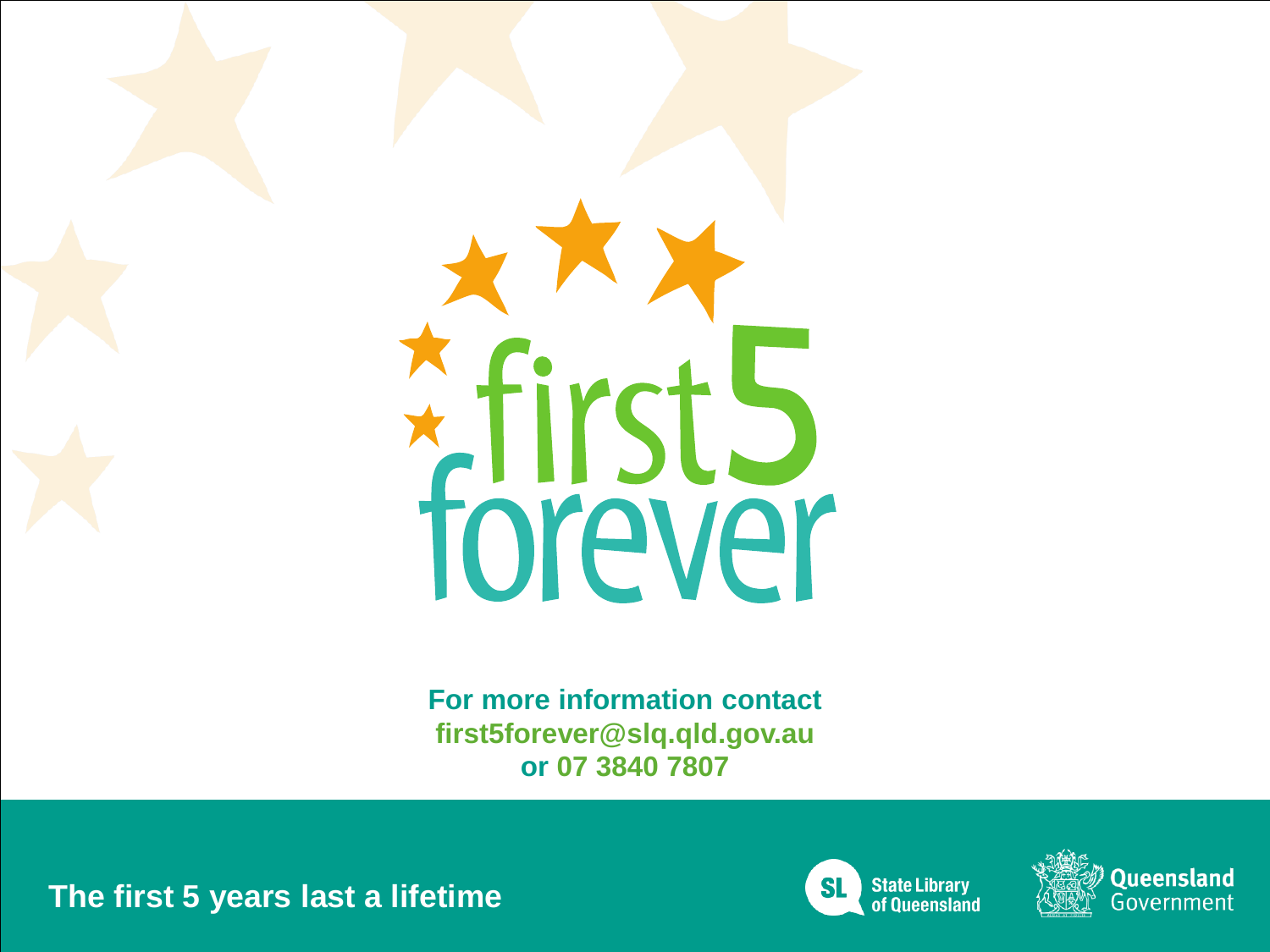# What is First 5 Forever?



### **Research shows that up to 90% of a child's brain development happens in the first 5 years.**

- $\star$  First 5 Forever is a State Government initiative that aims to improve outcomes for children through supporting confidence around communication and learning.
- $\star$  Public libraries are partnering with local organisations to work together within their communities, to support parents and caregivers to spend time talking playing, and reading with children from birth.
- Aligns with *ALIA's Early Literacy Framework and Strategy for Public Libraries, 2014* and *The Early Years Learning Framework for Australia, 2009.*



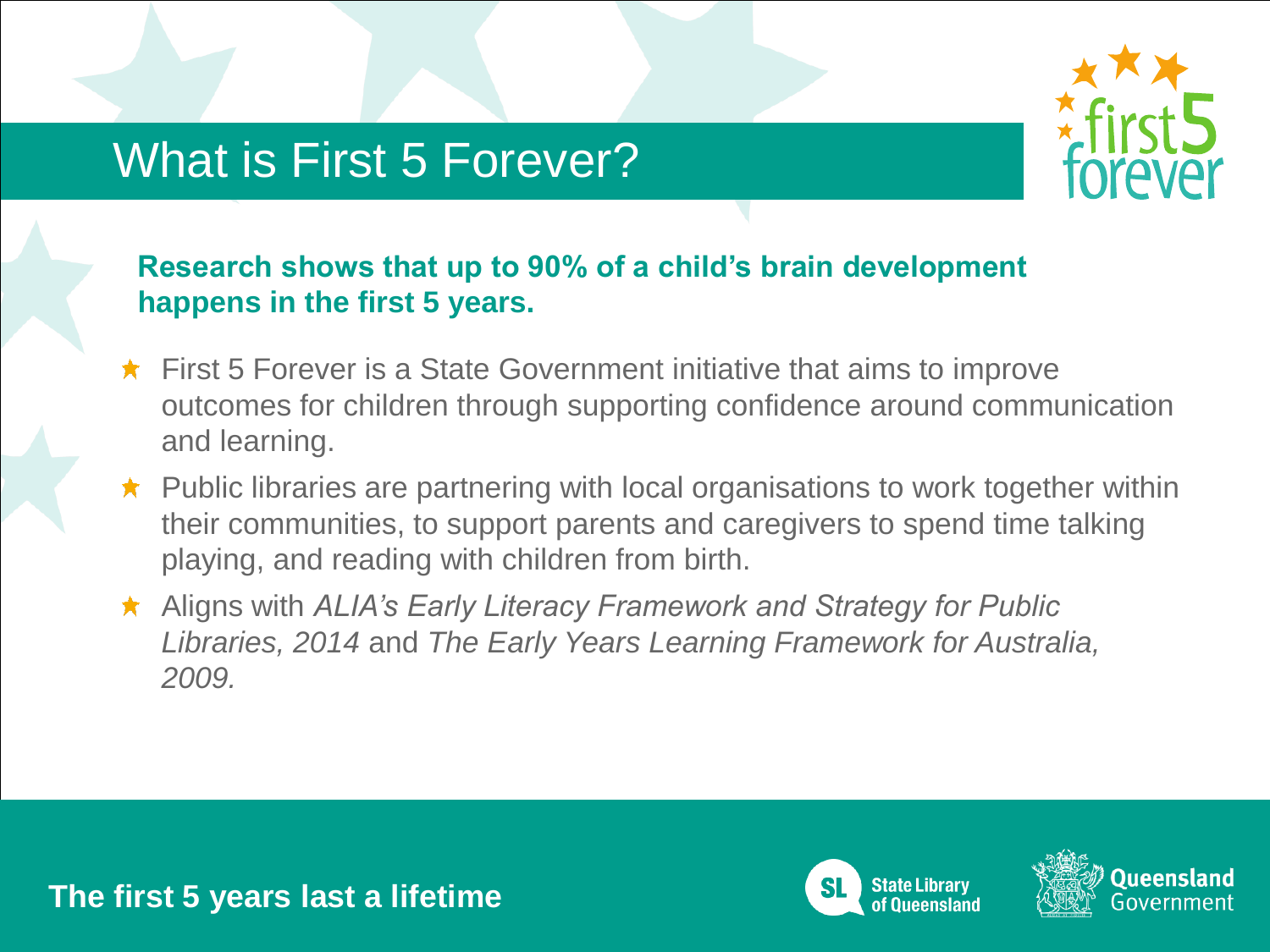# Aims



## **First 5 Forever aims to:**

- $\star$  Develop community awareness of the importance of the first five years for children, especially relating to the benefits of early learning;
- Increase parents, carer and community motivation, confidence and capacity to  $\bigstar$ realise their child's potential re language, communication and emergent literacy;
- Encourage a love and appreciation of books, shared reading and life-long learning; ★
- Increase access of children and families to programs and resources that support early learning;
- Increase library access and membership;  $\bigstar$
- Increase agency collaboration and reduce gaps, duplication and competition;
- ★ Enhance social cohesion, cultural participation and renewal around the needs of children and families



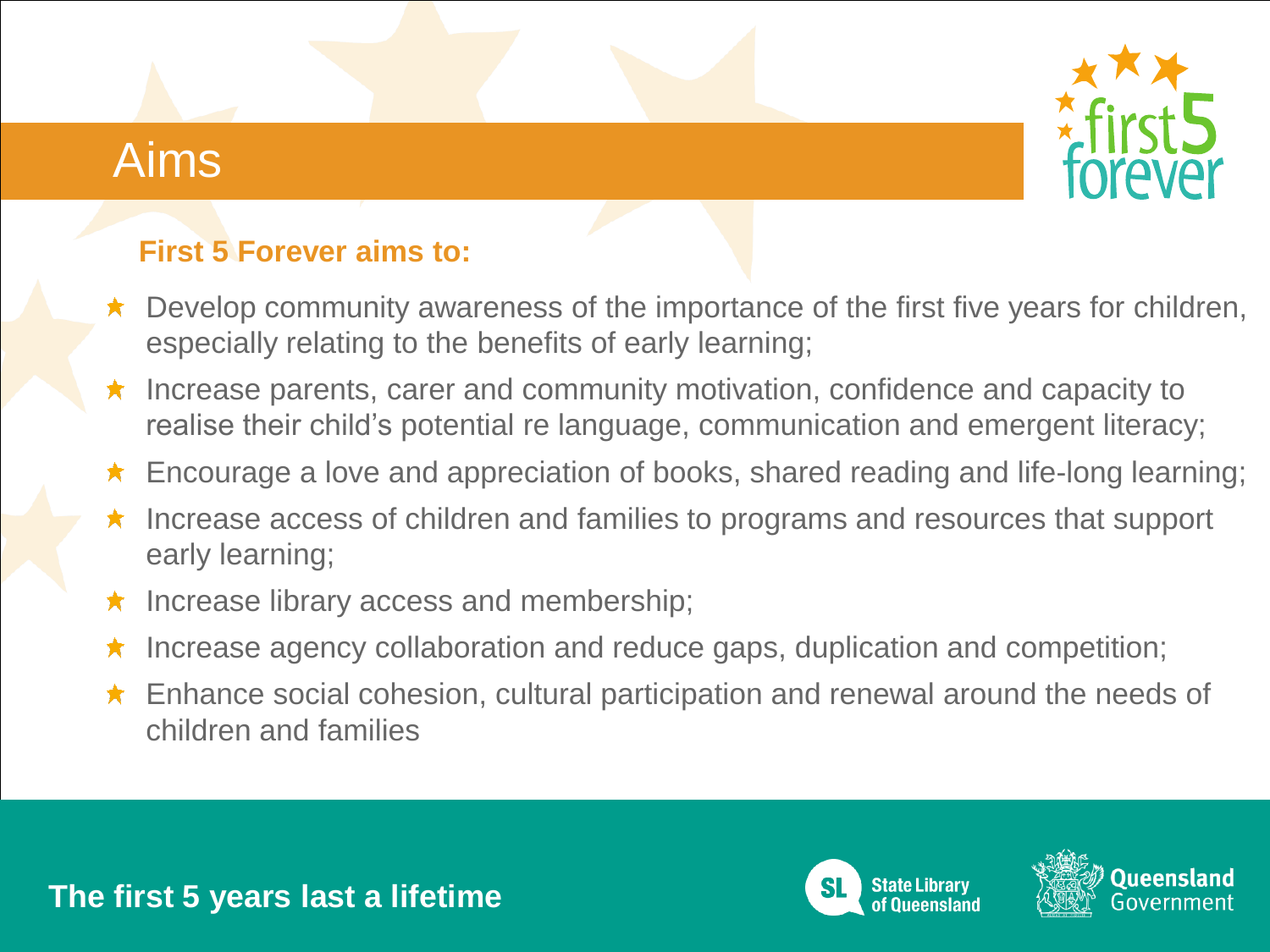# Delivery and Implementation



## **First 5 Forever is being delivered through:**

- $\star$  More places at public library programs including baby, toddler and story time sessions;
- ★ Outreach strategies and information toolkits for parents/caregivers of young children that support their role as their child's first teacher;
- ★ Local steering or advisory groups related to First 5 Forever that foster and encourage improved interagency collaboration including early childhood educators and child health nurses;
- $\star$  A state-wide awareness campaign for parents and primary caregivers;
- $\star$  Professional development and emergent literacy workshops for the regions;
- ★ Central coordination, data collection, evaluation and reporting.





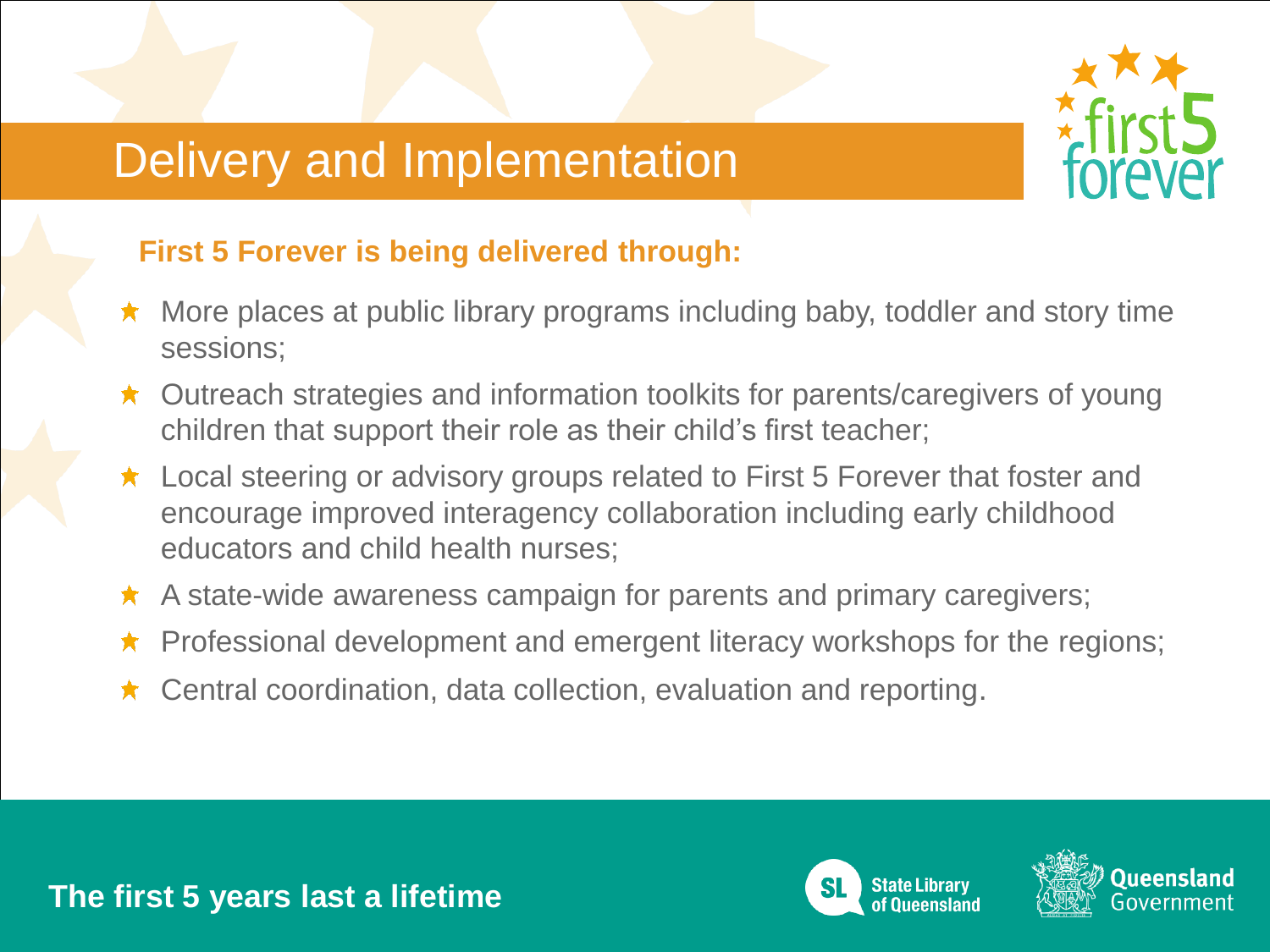## Key achievements – Toolkit and resources

**The First 5 Forever toolkit and additional resources are central to the campaign and have been developed to provide the families of under fives with quality tools, information and encouragement to make the most of the years that count.**

- $\star$  All First 5 Forever resources have been endorsed by both Speech Pathology Australia and the Centre for Children's Health and Wellbeing (Queensland Health)
- $\star$  Nearly 10,000 toolkits plus more resources have been ordered in October by library services for 196 branches, with more orders due in early November.
- $\star$  This means over 72,000 items are currently being delivered to libraries throughout Queensland!







### **The first 5 years last a lifetime**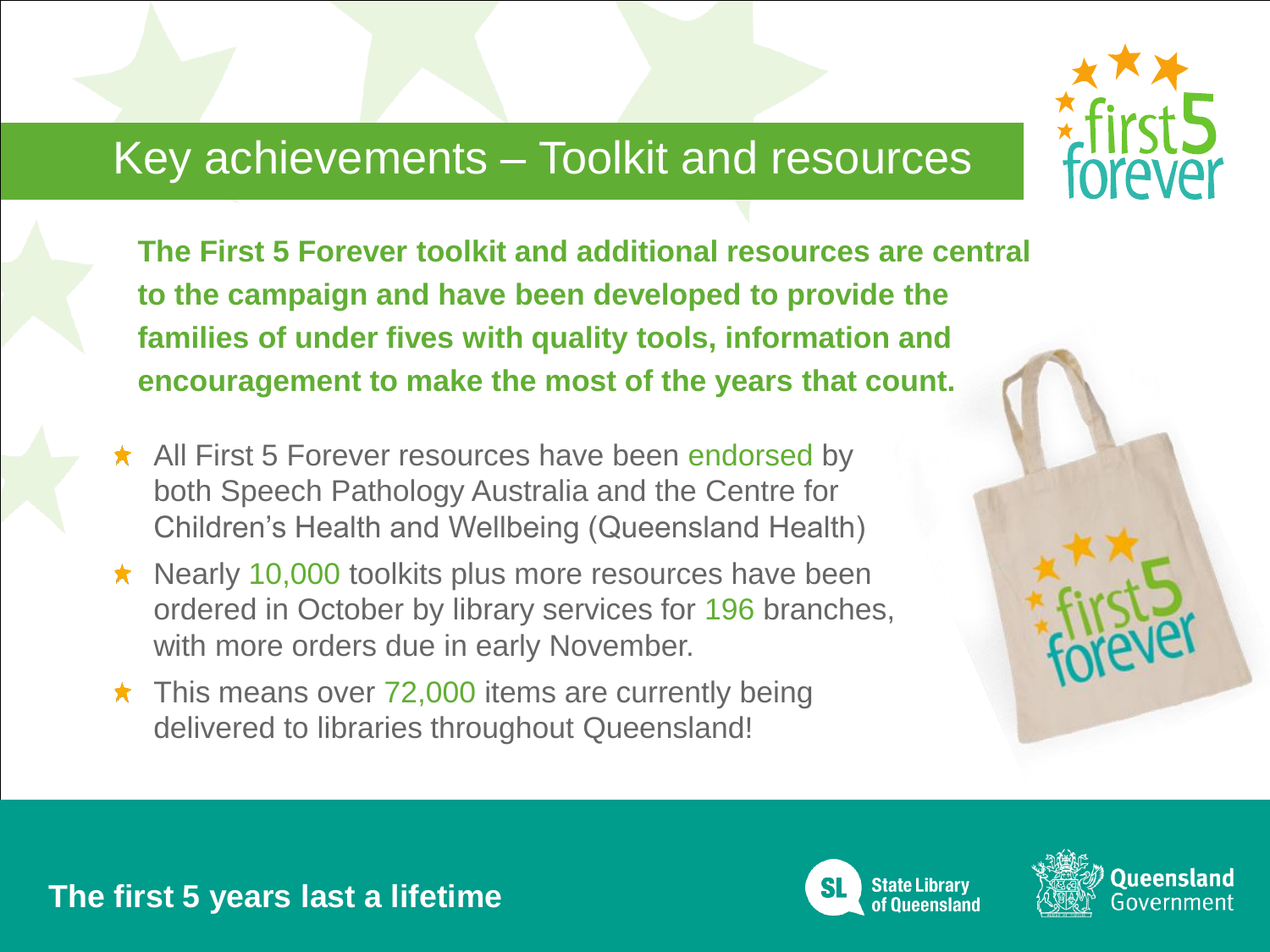## Key achievements – Toolkit and resources



**The First 5 Forever toolkit includes a award winning picture book to share, a puppet to talk and play with, a rhyme time book with DVD and frieze with favourite rhymes to display.** 

> **These items are also available for libraries separately with other resources including fridge magnets, buggy books, and brochures**



JANEEN BRIAN & ANN JAMES



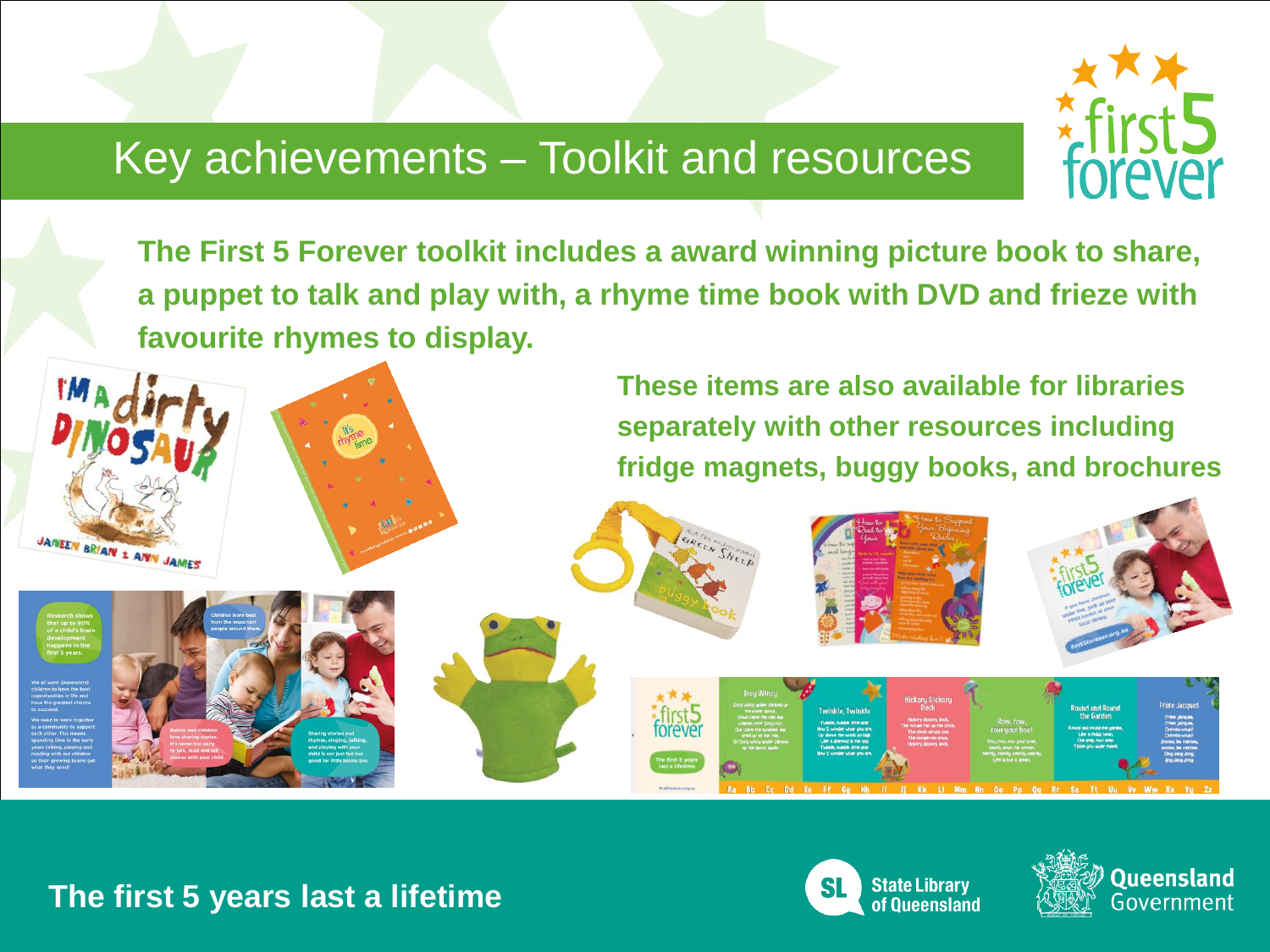# Key Achievements – Language to Literacy



**Language to Literacy Professional Development sessions are currently being delivered in partnership with public libraries to communities throughout Queensland.**

> ★ 372 participants trained in regional locations including Cairns, Ipswich, Bundaberg, Toowoomba, Townsville, Rockhampton, and Moreton Bay

 $\star$  By the end of the year over 500 participants will have attended the free two day session in 14 locations.

> *"I just want to say congratulations for your organisation of the workshop. It was fantastic. This morning I arrived at work and said to staff [we] are going to change the world! That's how I feel."*

*"Congratulations on the workshop. It was great and I gained a lot from it - I am so enthusiastic about what we can do as a collective group."*



2015 completed 2015 coming... 2016 program